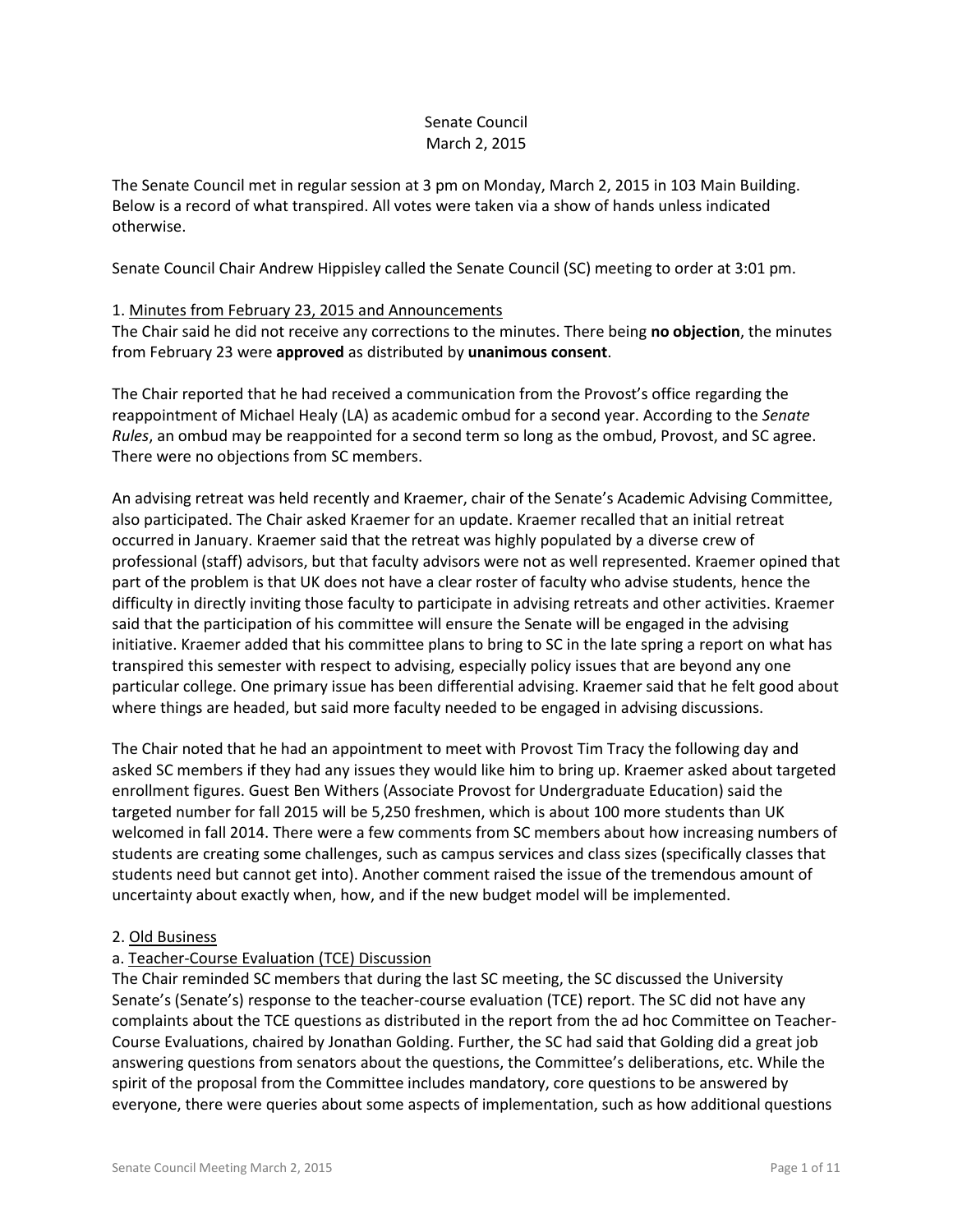for the TCE will be added and if there will be a cost associated with adding extra questions. There were also questions about how some clinical courses and independent study courses or courses with small enrollments may need exceptions to the proposed TCE questions. The most substantive question, however, was about mandating use of the core questions. After the SC's discussion on February 23, the SC came to a consensus that the SC would recommend to the Senate that users of the current campuswide TCE will have to switch to the new TCE questions, but areas that use other TCE instruments will not see any change to their practices. The Chair asked Guest Golding to offer his thoughts on the matter.

Golding said that not requiring campuswide use of the proposed TCE made no sense to him. Because questions can be added, there is no reason why an entity could object based on a claim that the questions do not suit their particular pedagogy. In addition, from the Committee's standpoint, their charge was to come up with questions that everyone could use. If that is not done, then all the hours the Committee poured into creating questions that could work for everyone would be wasted effort. Golding said that he was not quite clear what the problem was with the Committee's recommendations. If an entity is not currently using the most common campuswide instrument, there would still be no harm in changing to the common set, because as already mentioned, there is a mechanism for adding whatever questions a unit wants to add. Golding wondered if there were concerns that one college could be compared to another, but opined that making comparisons were the point, as evidenced by having common questions that everyone uses. Golding's final introductory comment was to note that the TCE are used more widely at other institutions to help students see past evaluations. Golding said that he could not find any posted TCE on UK's website but he thought it would be helpful for students to be able to access them easily.

Wilson said he agreed with many of Golding's comments, but was particularly concerned with how the data would be used. Wilson's college, the College of Medicine (ME), uses its own forms and associated system, but even within ME, Wilson said he received course evaluations for courses that he had never taught. He said his concern was that once the data was gathered into a large source, there could be issues with validity. He said there may be solutions to that type of problem, but many faculty members were reluctant to put data into a system that may not use or report it properly. Wilson said he would like assurances about how the data would be handled at the Provost's level. Golding commented that it would likely fall under the auspices of Institutional Research, but that unit would probably need additional resources to be able to support mandatory, campuswide use of the proposed TCE.

Bailey commented on the issue of student compliance with regard to submitting TCEs. He wondered if the shorter form would encourage more submissions. Golding commented that he once offered a group incentive for the entire class if everyone filled out his TCE and it worked. Golding said he was not sure why it was hard to get students to fill out the TCE, but wondered if it was a cultural issue, unique to UK. Golding commented that many other institutions have the TCE online and have done it that way for some time; Golding opined that this was yet another example of UK not doing something that is commonly done by everyone else.

Mazur expressed concerns about a few aspects: the quantification of everything without assurances about how the data gathered will be used and about the validity of the data; the opinion that TCE was more a survey of student satisfaction in a course, not really a good evaluation of teaching performance; how student response rates could be improved; and implementation concerns. Golding commented that questions about implementation and use of the data would need to be posed to the Provost.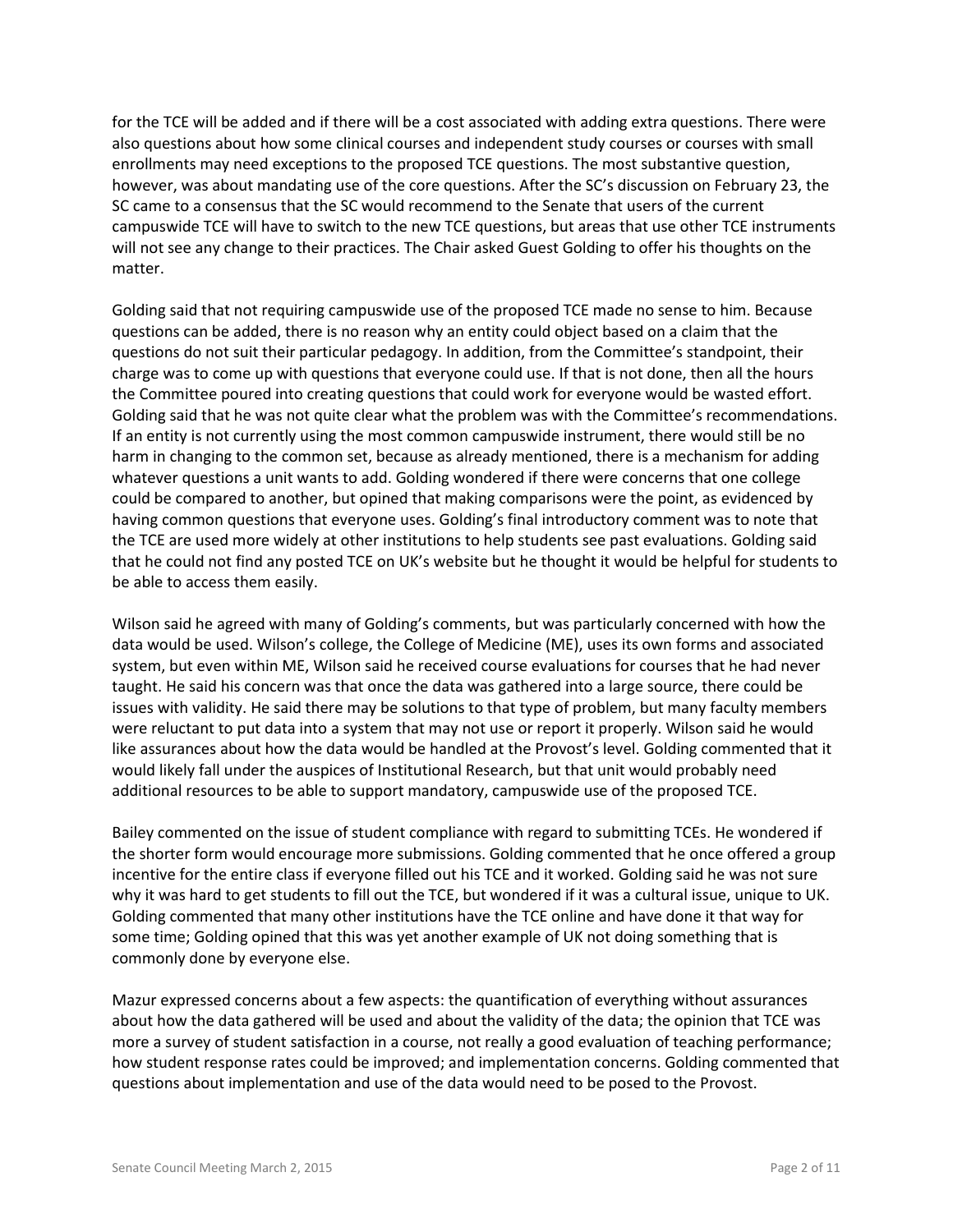The Chair then asked SC to begin to concentrate on the specific recommendation the SC will make to the Senate. There were a variety of comments from SC members. Brown **moved** that the SC take a smaller step than proposed in the report from the ad hoc Committee on Teacher-Course Evaluations by proposing to substitute the new questions for the current questions. Porter **seconded**. There was lengthy discussion about this motion. A **vote** was taken and the motion **failed** with three in favor, three opposed and one abstaining.

Christ then **moved** that the SC recommend the Senate: accept the report by the ad hoc Committee on Teacher-Course Evaluations; mandate that these questions will be the common questions that all programs will use on their TCE with exceptions made for courses with certain characteristics; and that the implementation of the new questions be effective as soon as practically possible. Porter **seconded**. After additional discussion, a **vote** was taken and the motion **passed** with five in favor, two opposed, and one abstaining.

### 3. Nonstandard Calendar for MCL 510

The Chair invited Guest Francis Bailey (AS/Modern and Classical Languages, Literatures, and Cultures) to explain his request and Bailey did so. There were no questions from SC members.

Christ **moved** that the SC approved the one-time calendar change for MCL 510 and Mazur **seconded**. A **vote** was taken and the motion **passed** with none opposed.

#### 4. Late Additions to the Degree List (as per *Senate Rules 5.4.1.1.D.1-2*)

The Chair explained that the last revision to the *Senate Rules* laid out a process for units to request an addition to a degree list due to administrative error. The Chair invited Guests Ruth Beattie (AS/Biology, associate dean of advising) and Cleo Price (GS, assistant dean for graduate academic services) to explain the requests.

#### a. College of Arts and Sciences Student JD-04

Beattie explained that the student JD-04 was working on double degrees; the primary degree was Economics and the secondary degree was to be Spanish. The student completed the requirements for both degrees. The student's advisor suggested on a number of occasions that the student declare the second degree. The student subsequently said he submitted the appropriate form and the advisor promised that his second degree would be added to his record. Unfortunately, advisors cannot add or remove degrees from a student's record so adding the degree was not done by the advisor.

Mazur **moved** that the SC approve, on behalf of the Senate, the late addition of student JD-04 to the December 2014 degree list, specifically with a second degree in Spanish. Brown **seconded**. Beattie clarified that no rescission was needed, just the addition of the second degree. A **vote** was taken and the motion **passed** with none opposed.

#### b. College of Arts and Sciences Student RA-44

Beattie explained that the student originally applied to graduate in May 2014, but did not complete the degree requirements in time. The student then switched his graduation date to December 2014. At some point, the degree application was inexplicably rejected and the student therefore was not on the December 2014 degree list. Beattie said that the student had completed all the requirements for the degree.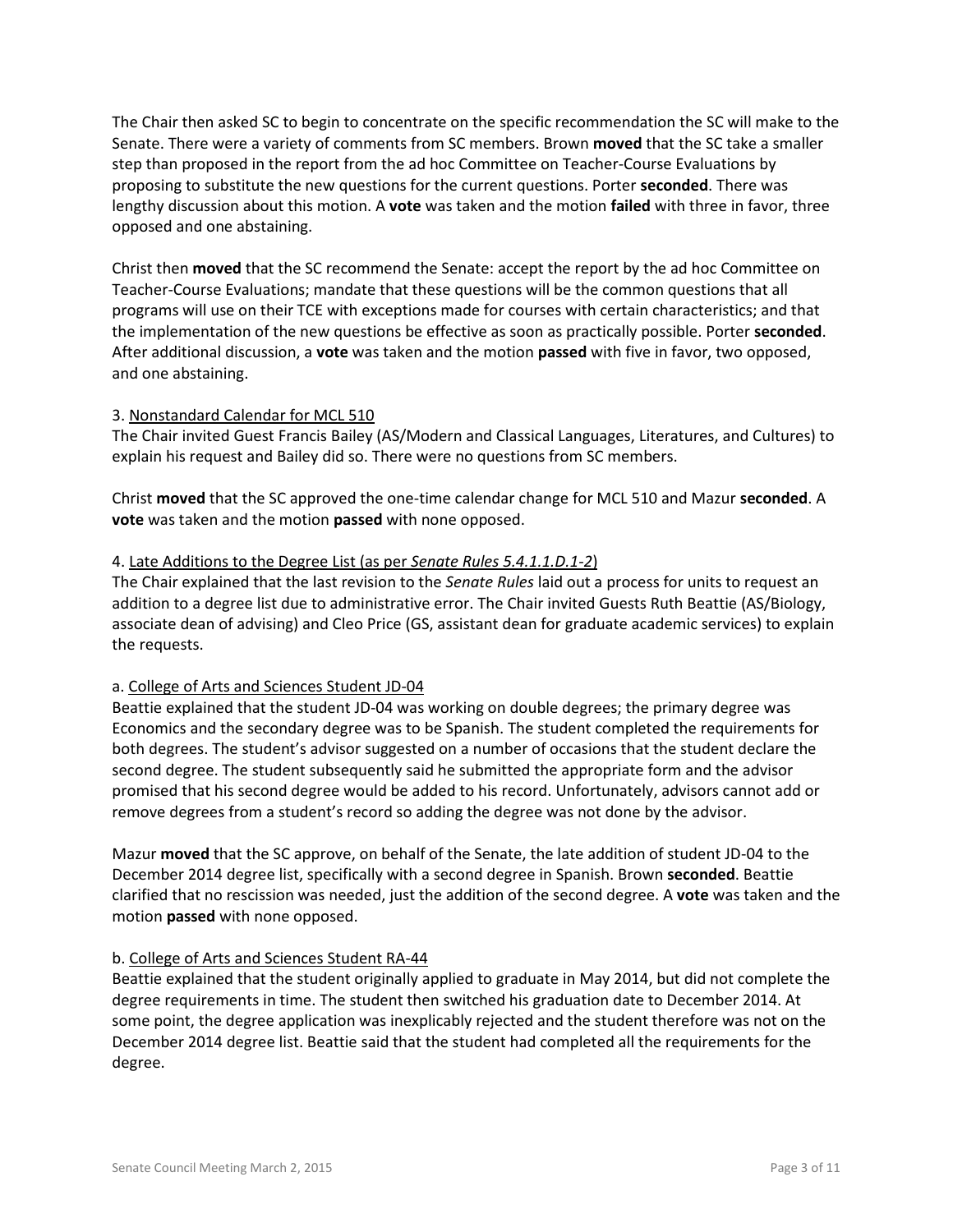Christ **moved** that the SC approve, on behalf of the Senate, the late addition of student RA-44 to the December 2014 degree list. Brown **seconded**. After brief discussion, a **vote** was taken and the motion **passed** with none opposed.

### c. Graduate School Student SL-17

Price explained that master's students who are not currently enrolled may not apply electronically for graduation – it must be done on paper. The staff employee responsible for taking care of this student's request to graduate is a reservist and was away for two weeks. While the department claimed that they sent over a form so the student could graduate in August 2014, the Graduate School does not have record of receiving it. Price said that the student met all the requirements and should not be penalized. Price added comments regarding his hope that the Senate would soon take up the proposal that would require master's students to be enrolled until they have finished all the degree requirements.

Mazur **moved** that the SC approve, on behalf of the Senate, the late addition of student SL-17 to the August 2014 degree list. Porter **seconded**. A **vote** was taken and the motion **passed** with none opposed.

#### 5. Committee Reports

a. Senate's Academic Organization and Structure Committee (SAOSC) - Ernie Bailey, Chair

i. Proposed Name Change of the School of Library and Information Science to the School of Information **Science** 

The Chair invited Guest Jeff Huber (CI/Library and Information Science, school director) to come to the table. The Chair asked Bailey, chair of the Senate's Academic Organization and Structure Committee (SAOSC), to explain the proposal, which he did. The Chair noted that the recommendation that the Senate **move** to endorse the proposed name change of the School of Library and Information Science to the School of Information Science came from committee, so no **second** was needed. There were a variety of questions from SC members.

A **vote** was taken and the motion **passed** with none opposed.

### b. Senate's Rules and Elections Committee (SREC) - Connie Wood, Chair

i. Proposed Revisions to Senate Rules 1.2.2.1.A ("Elected Faculty Membership," "Apportionment") The Chair invited Guest Connie Wood (AS/Statistics), chair of the Senate's Rules and Elections Committee (SREC), to explain the proposal, which she did. The **motion** from the SREC was to approve the proposed change to *SR 1.2.2.1.A*. Because the motion came from committee, no **second** was required. Wood accepted as a **friendly amendment** Mazur's suggestion that the wording of the proposed new sentence be changed from "all eligible faculty have the opportunity" to "all faculty eligible to serve have the opportunity."

The Chair asked about the process to ensure college deans are aware of the new, explicit statement that all eligible faculty have the right to participate. He asked if it would be appropriate for him to share the information with a few deans and Wood said that would be a good idea. There being no further discussion, a **vote** was taken and the motion **passed** with none opposed.

# ii. Proposed Revisions to Senate Rules Section 6.3 and 6.4 ("Academic Offenses and Procedures" and "Disposition of Cases of Academic Offenses")

Wood explained the background for the handful of changes. The **motion** from the SREC was to approve the proposed changes to Section 6 of the *SR*. Because the motion came from committee, no **second** was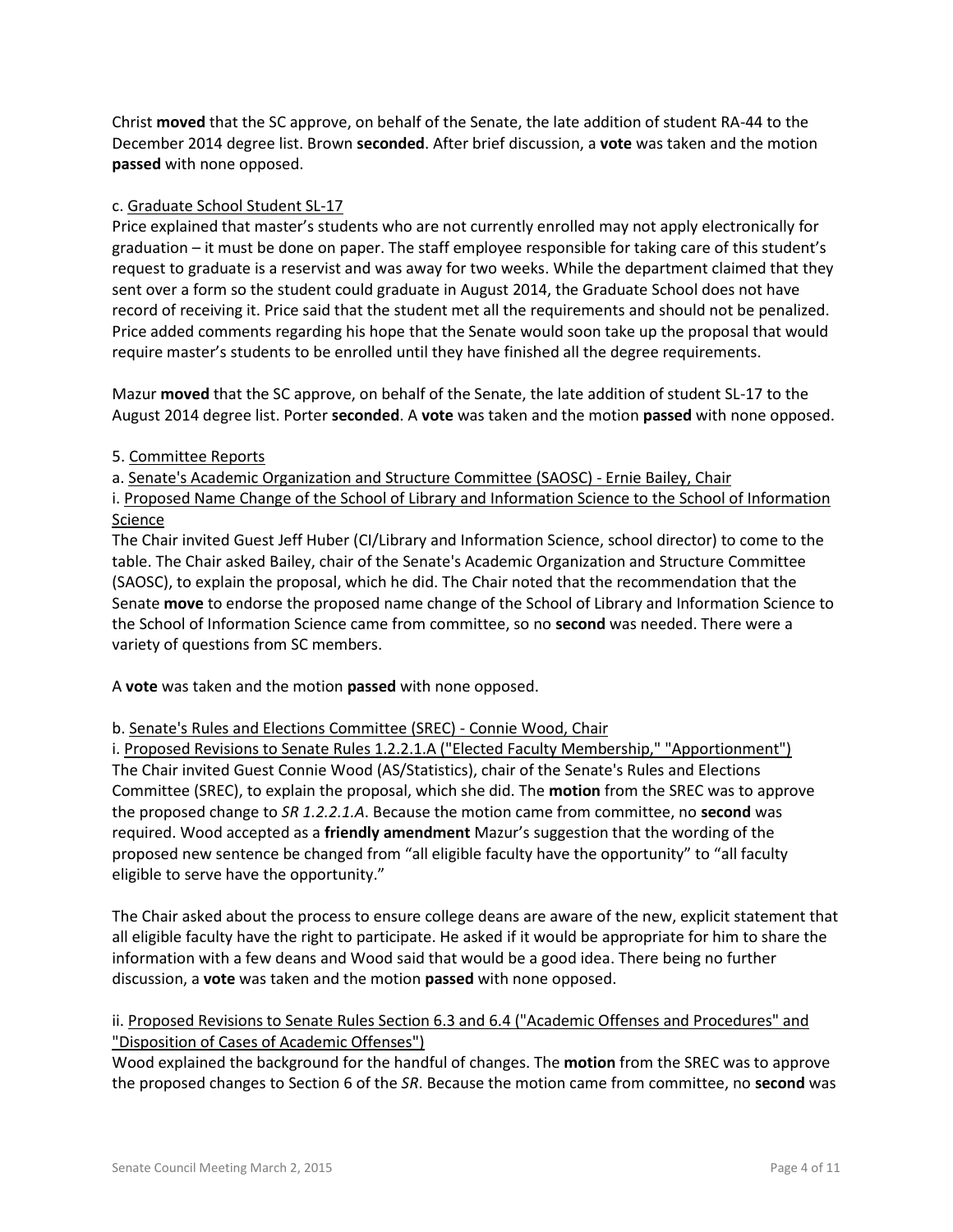required. There were no questions from SC members. A **vote** was taken and the motion **passed** with none opposed.

#### 6. Report from Ad Hoc Committee on Faculty Disciplinary Action

The Chair asked Watt, chair of the ad hoc Committee on Faculty Disciplinary Action, to lead the discussion. Watt offered some background information but began by thanking the members of the committee, Liz Debski, David Pienkowski, Connie Wood, John Wilson, and Marcy Deaton from Legal Counsel, for all their critical thinking and hard work. He noted that the Committee was not unanimously in favor of the language presented to SC in the proposed new *Governing Regulation* (*GR*), but the Committee was of the belief that it would be more productive to bring the issue to the SC. The President wrote to SC in September with concerns that there were only two possible extremes for disciplining faculty. Watt opined that while a slap on the wrist and revocation of tenure are two options for disciplinary action, there are other possible actions outlined in other rules and regulations, particularly in cases of research misconduct.

Watt explained that the memo from President Capilouto did not offer any specific indication as to precisely what the President wanted. Subsequent Committee discussions and conversation with General Counsel William Thro and the President made it clear that the President was really looking for something as a result of concerns expressed by the Board of Trustees (Board); the final product, according to Watt, would take the form of an *Administrative Regulation* (AR). The Committee expressed concerns that *ARs* are promulgated by the President and as such, could be changed by the President at any time. There were concerns on the part of the President and Legal Counsel about putting the language in the *Senate Rules (SR)* because it could be easily changed by the University Senate, so a decision was made to create a new *GR*, which must be approved by the Board and cannot be changed without faculty input and Board approval.

Watt commented that he had hoped to address a handful of other concerns, such as the lack of guidance on how to handle faculty who have mental health issues. In addition, the language in UK's Human Resources Policies and Procedures (HRP&P) for drug abuse refers to "University employees," but the language in the HRP&P on alcohol abuse specifically refers to "staff employees," implying that it does not apply to faculty. Watt said it was made clear to him that those issues, as well as issues about post-tenure review, research misconduct (beyond fabrication, falsification, and plagiarism), academic rights of clinical title series faculty, and inconsistencies among policies (*GRs*, *ARs*, *SRs*, *HRP&P*, and Business Procedures) should not be part of the Committee's deliberations.

Watt said that the report from the Committee tried to capture the regulatory complexity of the University yet maintain fairness for faculty. Watt said that he would not lead SC members line-by-line through the report, but reiterated that the President had said that such a policy would apply to all faculty, regardless of rank, title series, or administrative appointment. Watt asked that SC discuss the report and noted that the Committee offered two recommendations: 1. that the SC consider and send the Committee's report, or an amended document, to the Senate for their consideration and approval; and 2. that Section 7 of the *SR* ("Code of Faculty Responsibilities ") be reviewed in light of the fact that nothing in the *GRs* or *ARs* delegates responsibilities for some punishment and sanctions to the Senate.

Watt explained that the Committee identified a handful of key issues. The first was that of complexity allegations of misbehavior, etc., arise from reports from local law enforcement, routine internal investigations, complaints through "hot lines," and complaints through academic channels. The Committee hoped that the multiple avenues available for reporting would not lead to endless trivial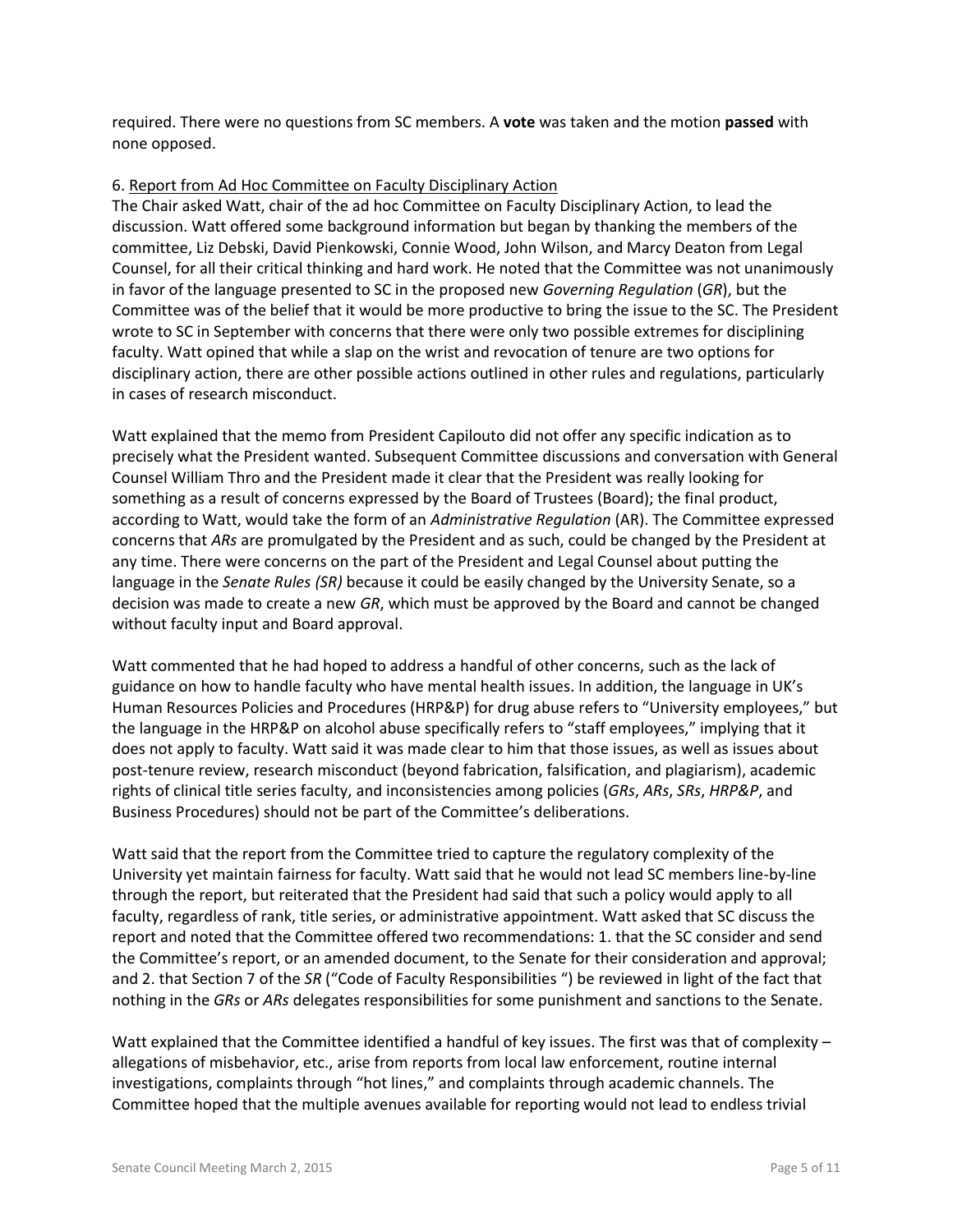allegations. For example, inadvertently bringing home a UK pen is far different from regularly not showing up to teach class.

Fairness was another key concern. The proposed *GR* has a section on mediation and notifications and lists sanctions that are available for faculty who are acting outside of professional norms. While 99.9% of faculty will never need to reference this proposed *GR*, there are situations that occur from time to time that require disciplinary action. With regard to a peer review, the *GR* includes something akin to a grand jury, an inquiry panel, which will look at evidence and determine how serious the allegation is, but not conduct an investigation. If the panel finds cause for a sanction, the inquiry panel will bind over the case to the faculty hearing panel. There are a number of appeal mechanisms, as well. Towards the end of the document there are a series of options for faculty members to appeal what transpires at various stages along the way. At the end of the process if the faculty hearing panel finds a faculty member guilty, the faculty member can appeal guilt or innocence directly to the President. Watt commented that there was a lot of legalese in the proposed *GR*; he said that something far simpler would be more easily understood.

Regarding the inquiry panel, it would include one faculty member chosen at random by a computer program, with the faculty member being chosen by the President from a pool of faculty nominated by the SC. One of the three members of the inquiry panel will be a representative from Human Resources (HR), because there have been complaints from staff members that staff are penalized for breaking rules for which faculty are not penalized. The HR representative will be there to ensure faculty members are not held to a lower standard than staff. The third member of the inquiry panel will be a representative from the Provost's office, to ensure there are no inequities among colleges. This inquiry panel will make a recommendation to send the issue to the faculty hearing panel or to dismiss the charges. If the inquiry panel votes for dismissal, the process ends. If the inquiry panel believes the charges have merit, it will send the issue to the faculty hearing panel. The faculty hearing panel will be made up of five faculty members. The Committee discussed the faculty hearing panel more than the inquiry panel. The faculty hearing panel will be able to make a recommendation to stop the inquiry or send the matter on to the Provost for sanctions; the faculty hearing panel will make non-binding recommendations for sanctions.

Watt noted that there was an accommodation in the proposed *GR* that would prevent a situation in which an inquiry panel or faculty hearing panel conspires to find a faculty member innocent regardless of the circumstances. The accommodation was that there is an option for a dean to appeal the decision of innocence of a faculty member directly to the President. Watt said he would like to hear the thoughts and comments of SC members. The Chair invited members of the Committee to the table to participate in discussion.

The Chair opened up the floor for discussion among SC members. There was a lengthy and lively discussion. Below are the comments and questions from SC members and from Committee members; Watt responded to many of the comments and questions by explaining the rationale behind certain passages of the proposed *GR*. Throughout the discussion SC members thanked Watt and the Committee for all their work.

 Will the proposed *GR* take away discretion from a department chair to report or not report an issue? Response from Watt: At the very least an issue would need to go to the dean of a college who will make a decision on whether or not the department chair can work on the matter alone, or if Legal Counsel (or another entity) should be involved. Watt went on to say that when he served as an administrator, he thought it unfortunate when an issue fermented for months at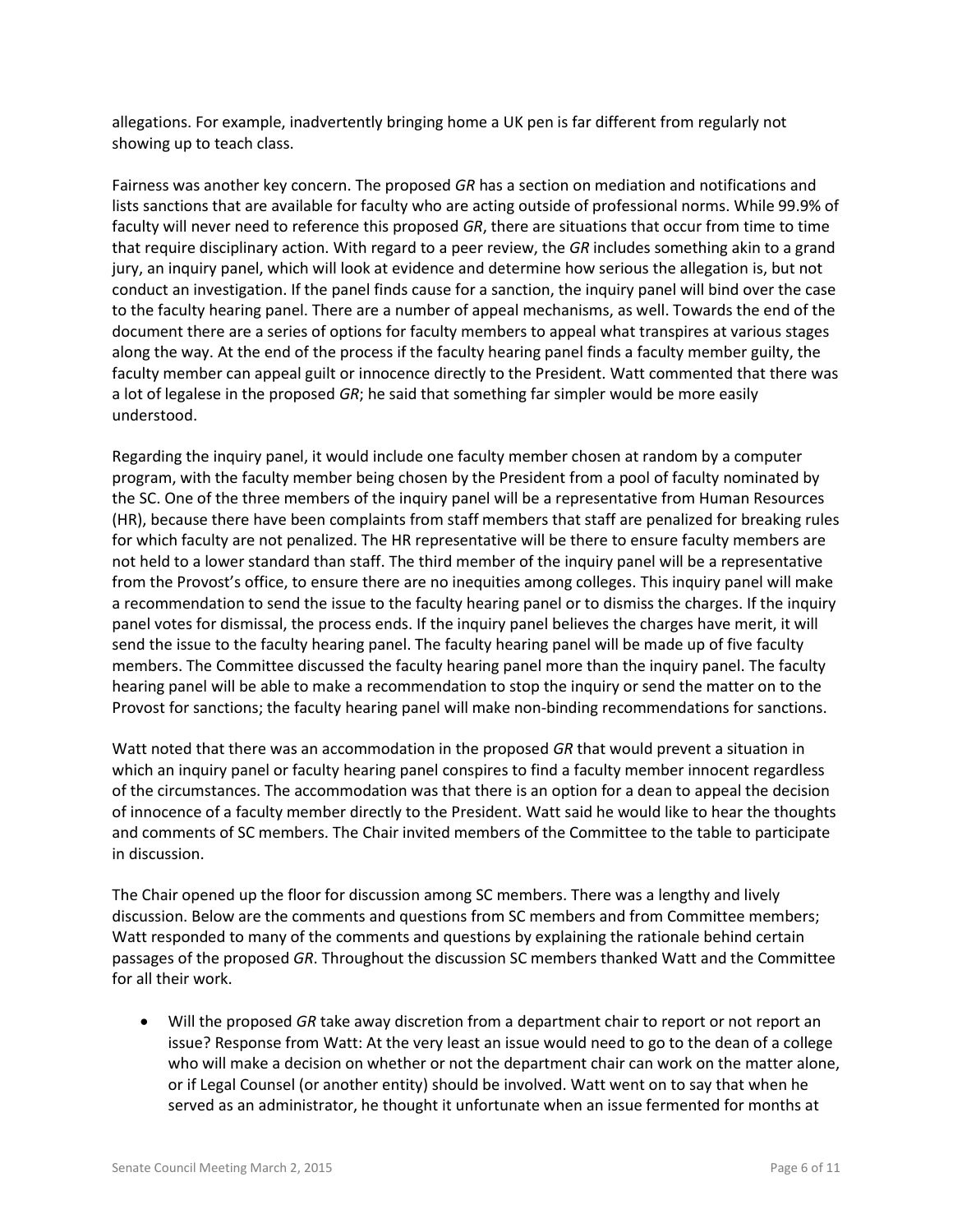the departmental level, but then exploded in another direction at some point due to not being taken care of. He said he regretted that the department chair had not talked to anyone higher up on the reporting chain so as to address the problem sooner rather than later. While the department chair has a role to play in the proposed *GR*, it will be up to the dean as to whether the issue will be handled solely internally or if other entities (such as the Provost or Legal Counsel) will need to be involved.

- The proposed *GR* is not consistent regarding the role of the department chair; sometimes the chair is notified and sometimes not. In the latter parts of the process the Chair is largely written out. Clarifying the role of the chair throughout would be helpful, although it could be an editorial change made after the philosophical issue of chair input is determined.
- There are a number of time frames mentioned in the proposed *GR*. If one thinks about it backwards from the end to the beginning, a faculty member could theoretically be in limbo for many days or months, even if the allegation turns out to be false. It could be damaging to a researcher to lose access to a research lab or paperwork while the disciplinary process unfolds. Response from Watt: The President shares the concern about ensuring a timely resolution. There is currently a federal law requiring accusations of sexual harassment to be taken care of within 90 days of the report, hence the President's desire for the proposed *GR* to outline a process that will be started and completed within a 90-day timeframe.
- There is no mechanism for a faculty member to appeal in the initial stages, which could come to treading on academic freedom if the faculty member is prohibited from utilizing or accessing research-related resources. If there is any infringement of academic rights the case should be sent to the Senate's Advisory Committee on Privilege and Tenure (SACPT). There are no checks and balances.
- It is inappropriate to have a mechanism for the President to overrule the decision of the faculty hearing panel. If the faculty member is not found guilty, then it is akin to being tried twice for the same crime if the President or Dean ignores the recommendations of the faculty hearing panel. Such an allowance seems to be based on a premise that administrators do not trust the integrity of a faculty process to decide on cases.
- There is precedent for an administrator to overrule a faculty decision, specifically the processes under which the SACPT functions. After receiving a recommendation(s) from the SACPT, the President is free to disagree with the SACPT's findings and ignore their input.
- The SACPT is only an advisory body, but there is a reference in one of UK's regulations that says if the President or Provost ignores the recommendations of an advisory committee, the President must report to the Senate on why he did so. Further the proposed *GR* allows the President to consider a case de novo, which negates the spirit of the proposed *GR*. At the very least the President should have to report to the SC, SC Chair, or to the Senate as to why he disagreed with the advice.
- Because there are policies that state faculty and staff may appeal to the Board any decisions regarding conditions of employment, the proposed *GR* must also include that language so that if the President disagrees with the faculty hearing panel, the accused may appeal to the Board.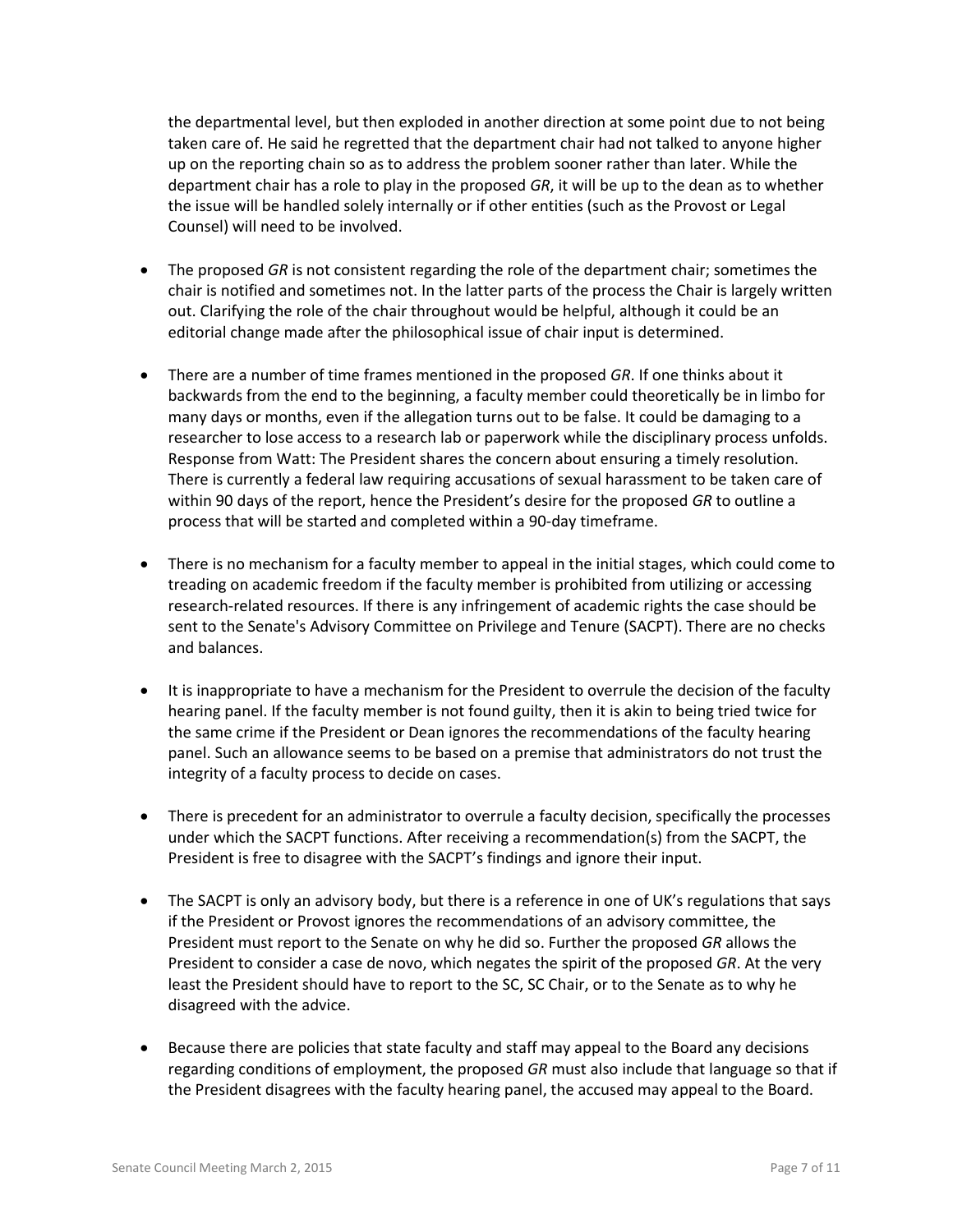- The proposed *GR* gives the administration many options, but does not offer the same to faculty. It is very troubling that the proposed *GR* allows a unanimous decision by the faculty hearing panel to be overruled by an administrator, but without any options for the faculty member.
- If an appeals policy is added to the proposed *GR*, it will add to the process's duration. Even if a faculty member is suspended with pay, there has to be clarity about an appeals process for faculty. Response from Watt: Watt understood that the President opposed limiting the grounds upon which a dean could appeal or overrule a decision of the faculty hearing panel. Clearly, if a dean appeals a decision on frivolous grounds, just to get rid of a faculty member, Watt opined that the President would not at all be pleased. That, however, requires a level of trust on the part of faculty regarding how frivolous appeals and decisions will be handled by the President. That being said, the Committee was still concerned about it. Watt said that because the Committee was handing the matter back to SC, it would be in the SC's purview to make any further edits.
- The SC should not trust the administration to do the right thing. The proposed *GR* should be edited according to what best protects faculty; SC and Senate can deal with the consequences later.
- At some point, it is reasonable to assume that someone will have to make a final decision, after which no appeals are permitted.
- A proper check and balance regarding the President's authority would be to prohibit the President from overturning a recommendation from the faculty hearing panel and to allow appeals of final decisions to the Board.
- If the offending faculty member is a chair or dean, it is highly unlikely that the inquiry panel will recommend further action because the HR representative and Provost's office representative are beholden to the University. There should be a different process for faculty who also serve in administrative positions because they will be protected by their faculty administrator colleagues from any sanctions or findings of guilt.
- The proposed *GR* does not address confidentiality for the accused if information about an allegation is made public, it will be hard for the faculty member to receive an impartial hearing.
- The issue of indefinite suspension without pay is troubling because it really amounts to termination of employment.
- If there is a faculty member accused of something that is relatively minor, but who is also an unpopular faculty member, the process outlined in the proposed *GR* could allow that person to be terminated for the minor infraction.
- An employee ombudsperson would be helpful to have at UK.
- A faculty member from the College of Law who is knowledgeable about dispute resolution practices should be consulted on the proposed *GR*.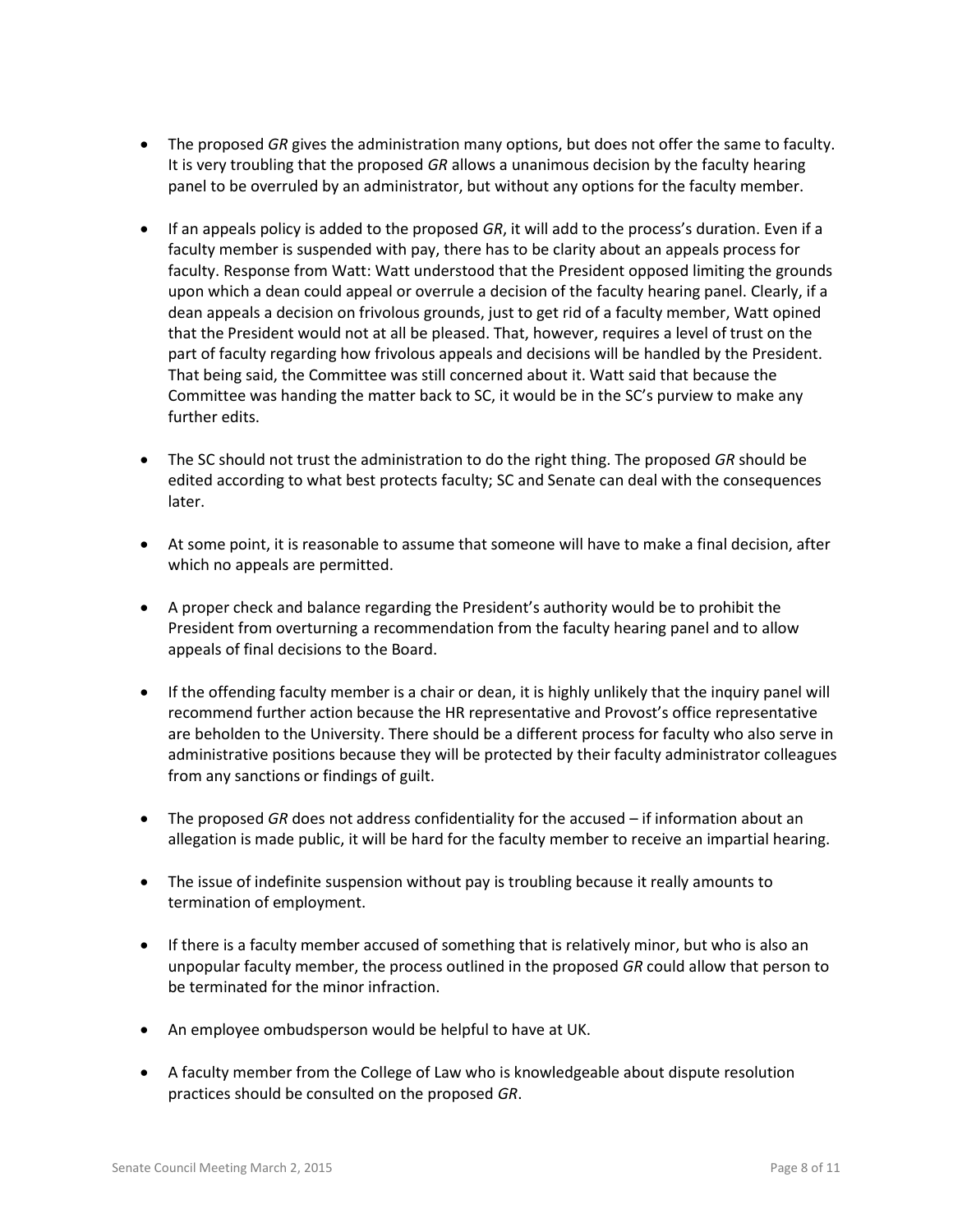A lot of the legalese in the proposed *GR* could be removed if the following simple practice were instituted: if a faculty member's behavior is out of line, the way the case could be heard could still involve just three individuals. The two disputing parties would each identify an advocate for their position, and then the two advocates would agree on a third person to hear the situation.

At this point, given that it was 5:10 pm, Watt suggested that SC begin to focus its comments on the appropriate next steps for the proposed *GR*. The Chair reminded SC members that the timeline agreed upon with President Capilouto involved a first reading at the March Senate meeting, followed by a second reading in April, so the President could have a final version on his desk by May 1. Below are comments representative of the various suggestions and responses.

- The SC should send the report as-is to the Senate for the March meeting for comment, and reserve first and second readings for April and May, respectively.
- There is substantial disagreement within the Committee about the proposed *GR*, so the SC may want to consider a special meeting to discuss just the proposed *GR*.
- If a special SC meeting is called, a representative from Legal Counsel will need to be invited.
- It would be a mistake to try to edit the proposed *GR* on the Senate floor.
- SC should put compile a list of issues that it is willing and not willing to compromise on, and discuss those issues with Legal Counsel and the President.
- Given the level of importance of this document, the SC has not spent sufficient time to review it and it should not yet go to the Senate.
- The Committee members should also be involved in the SC's special meeting.
- Being on a timeline should not preclude SC's ability to be exceptionally thoughtful.
- The SC should edit the proposed *GR* as it sees fit and sent it to the Senate for review. It is not necessary for the President nor Legal Counsel to review that version prior to Senate review.
- It would be inappropriate to take to the Senate a version of the proposed *GR* that has not been reviewed by the President and Legal Counsel.
- The issue of greatly weakened trust came from the President's insistence that an administrator have the right to overturn a (perhaps) unanimous decision of the faculty hearing panel.
- Taking a revision to the Senate without first vetting with the President and Legal Counsel would not be the best course of action. The SC and Senate should make a good-faith effort to compromise on the issues it feels comfortable compromising on, but not compromise on aspects that are of critical importance to the faculty.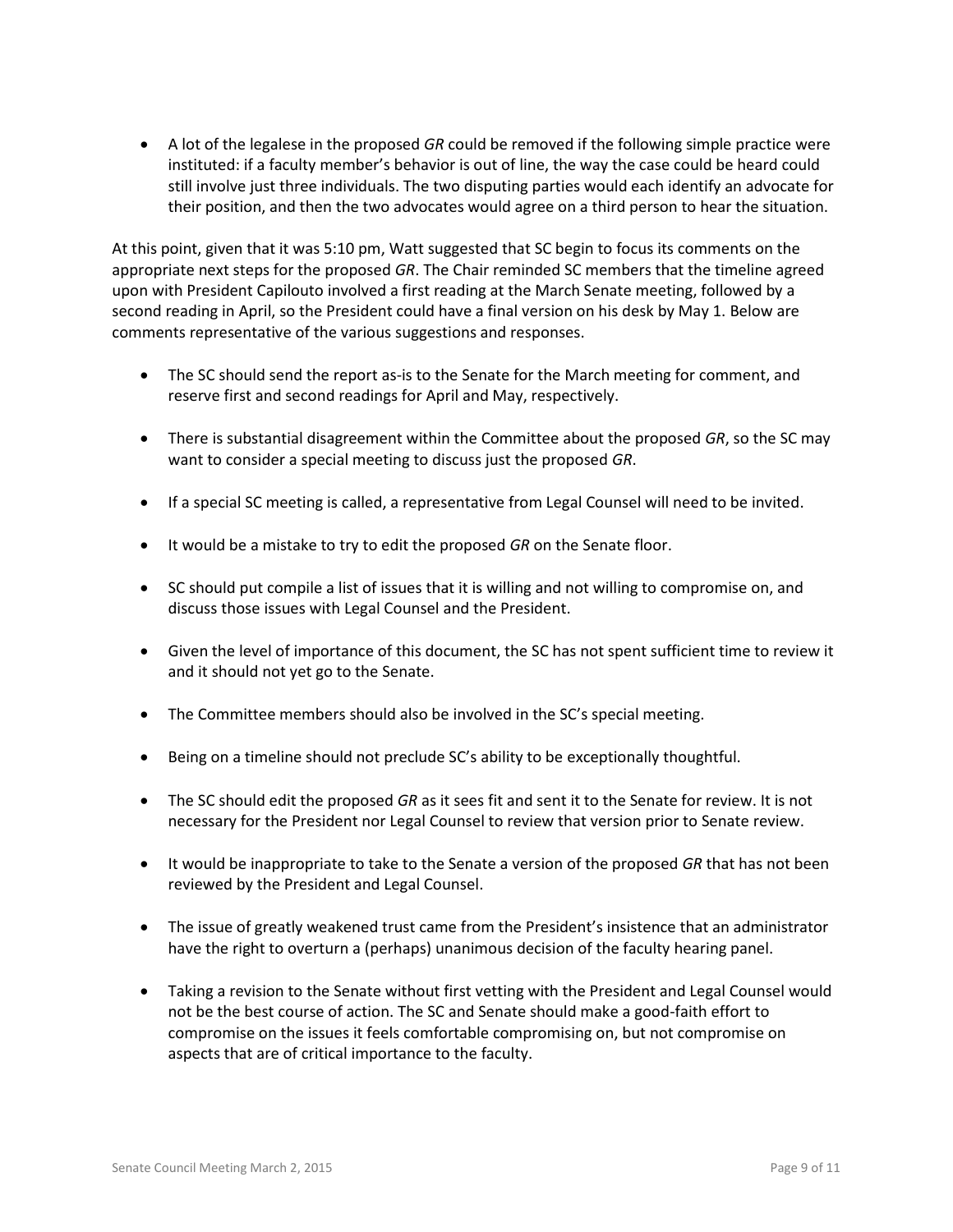As discussion wound down, SC members began to concentrate on holding a special SC meeting very soon to deliberate further on the proposed *GR*. The Chair asked if the Committee desired an opportunity to revise the proposed *GR* based on the SC's discussion. The Committee members present concurred with the sentiment that the Committee's formal work was complete and it was the SC's responsibility to move forward. SC members had no objection to that, but made it clear that the continued input of Committee members was certainly desired.

The Chair recapped the next step – the SC will hold a special meeting on Friday, March 6, at 3 pm with the location to be announced. The SC will deliberate further on the document at that time.

# 7. 2014-15 Faculty Evaluation of President Capilouto

The Chair commented that he had invited Wood to also participate in discussion about the annual evaluation of President Eli Capilouto. He proposed that the evaluation and process mimic the evaluation and process from last year. Blonder commented that the President was unhappy that he was not given an opportunity to offer input into the evaluation questions. Wilson asked about consulting with the President and offering him an opportunity to comment on the evaluation questions, as well as offer additional questions. The Chair said that the President brought up the faculty evaluation of the President the last time they met. While President Capilouto was interested in offering additional questions, he acknowledged that using the same questions year after year offers an ability to measure trends. The Chair said that he would let President Capilouto know that the SC planned to utilize the same process and questions as was done the previous year.

Wood asked that a SC member be involved this year so that person would be able to do the survey in the future and Mazur volunteered to assist. Wood added that for the 2013-14 evaluation, narrative comments were solicited. Identifying information was removed and the comments in their entirety were given to the President. Wood commented that it was hard and time consuming to do a formal analysis of the narrative comments. The Chair asked SC that he be able to use his discretion in bringing up the matter of additional questions with the President and there were no objections.

Wood noted that the information was not cross-tabbed by demographics such as gender and race. Wood said that she cannot see an individual's responses but she can tell from the survey instrument if someone has completed the survey or not. She noted that requiring demographic information in the survey would decrease the response rate. In response to Kraemer about the response rates for the last two years, Wood said she thought the response rates were 31% and 28% respectively. Wood added that the numbers on percentage of respondents by college had been and still was available.

### 8. Tentative Senate Agenda for March 9, 2015

SC members discussed the tentative Senate agenda for March 9. All those present agreed that the only change needed was removal of the item on the faculty disciplinary policy – the remainder of the agenda was fine.

There being no further business to attend to, the SC meeting was adjourned at 5:35 pm.

Respectfully submitted by Andrew Hippisley, Senate Council Chair

SC members present: Bailey, Blonder, Brown, Christ, Hippisley, Kraemer, Mazur, Porter, Watt, and Wilson.